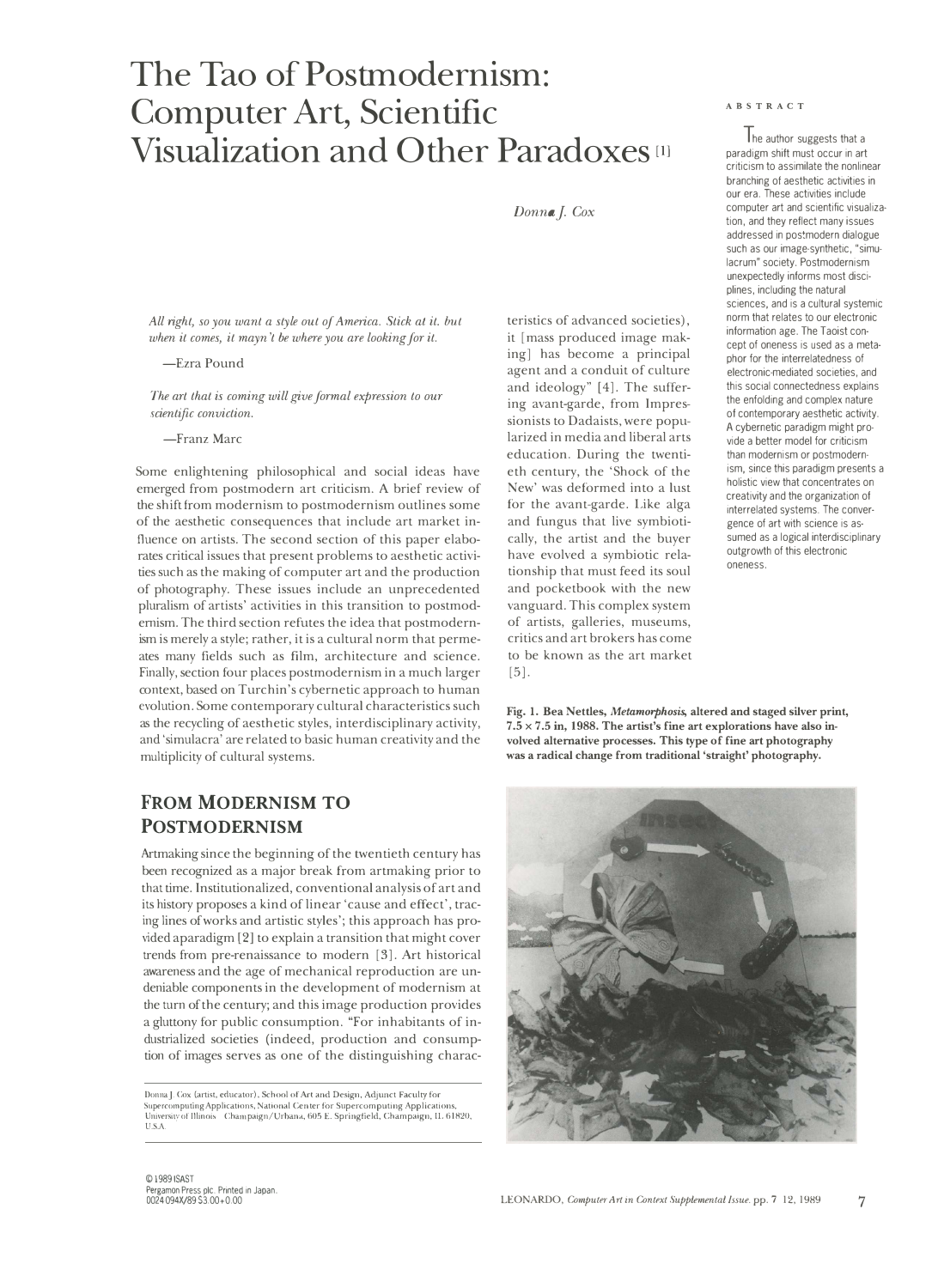

Fig. 2. Michael Norman, Jack Burns, Martin Sulkanen (scientists) and Donna J. Cox (artist), supercomputer simulation of a galactic jet used for the front cover of *Nature* magazine, 1988. This image is an example, developed in the hard sciences, of the 'simulacra' in our society. Such image 'simulation' is characteristic of our Postmodern electronically mediated culture.

By the mid-twentieth century, postmodern discourse exposed the art market search for the next avant-garde (the dog-seeking-its-avant-garde-tail). This convolution of thought has been called the 'transcendental historicism' of art. As Hal Foster explains: "No matter how 'transcendental' or radically new the art, it is usually recouped, rendered familiar by historicism. Late modernism only reworks the contradiction: art is avant-garde insofar as it is radically historicist-the artist delves into art historical conventions in order to break out of them. Such historicism (the New as its own Tradition) is both an origin and an end for the avant-garde; and one aim for postmodernism is to retain its radicality but be rid of its historicism" [6]. Thus,

some refer to late postmodernism as post-historical.

## **COMPUTER ART: AN ORPHAN CHILD OF 'HIGH' ART CRITICISM**

Historicism and the concept of 'style', reified from art-historical thinking, have led theorists to conjecture that artists tend to emulate older technologies with each new technology until they find a 'pure' form of expression. For example, historians and critics proposed that early nineteenthcentury photographers emulated painting style with the camera [7]. Likewise, it is possible that computer artists are copying styles of older technologies as well [8,9]. However, if one closely analyzes the evolution of fine art photography from the Industrial Revolution into the postmodern era, one gains a different perspective.

In order to establish photography as a fine art, Alfred Stieglitz proposed that the artist exploit the camera for its unique qualities and create 'pure' photographs that did *not* resemble 'painterly' styles. He stated that the photographer should not manipulate photographs nor state allegories (as early photographers had done). Rather, he proposed, the pure photograph employs the camera for what it does best: capturing a slice of the real world from the personal viewpoint of the artist. Thus the artist's personal style and photography's pure form of expression emerged. Consequently, the pure photograph was completely divorced from painting by 1920. However, a transition to postmodernism resulted in the complete inversion of photographic 'purity' by 1970. Staged, altered (Fig. 1) and appropriated photographs have become the accepted market, not the adulteration that Stieglitz refuted with his 'straight' fine art photography [ 10]. As Abigail Solomon-Godeau has noted, "the properties of photographic imagery which have made it a privileged medium in postmodern art are precisely those which for generations art photographers have been concerned to disavow" [11]. Here we see a paradox that developed in fine art photography; such a paradox can also be found in the evolution of computer art.

Virtually every critical and theoretical issue which postmodernist art may be said to engage in in one sense or another can be located with photography [and computer art]. Issues having to do with authorship, subjectiv ity, and uniqueness are built into the very nature of the photographic [and computer] process itself (12].

The computer artist represents a double risk to the art market, because the work is often twice removed from a personal style, authorship or uniqueness: first the art is made with a computer, then documented with a photograph. The computer art purist might argue that the 'interactive' mode or the 'artist-as-programmer' mode of the computer aesthetic is *sine qua non* [13,14]. That is to say, the pure form of expression from the computer is realized through interactivity or through the artist's personal software. However, interactive computer works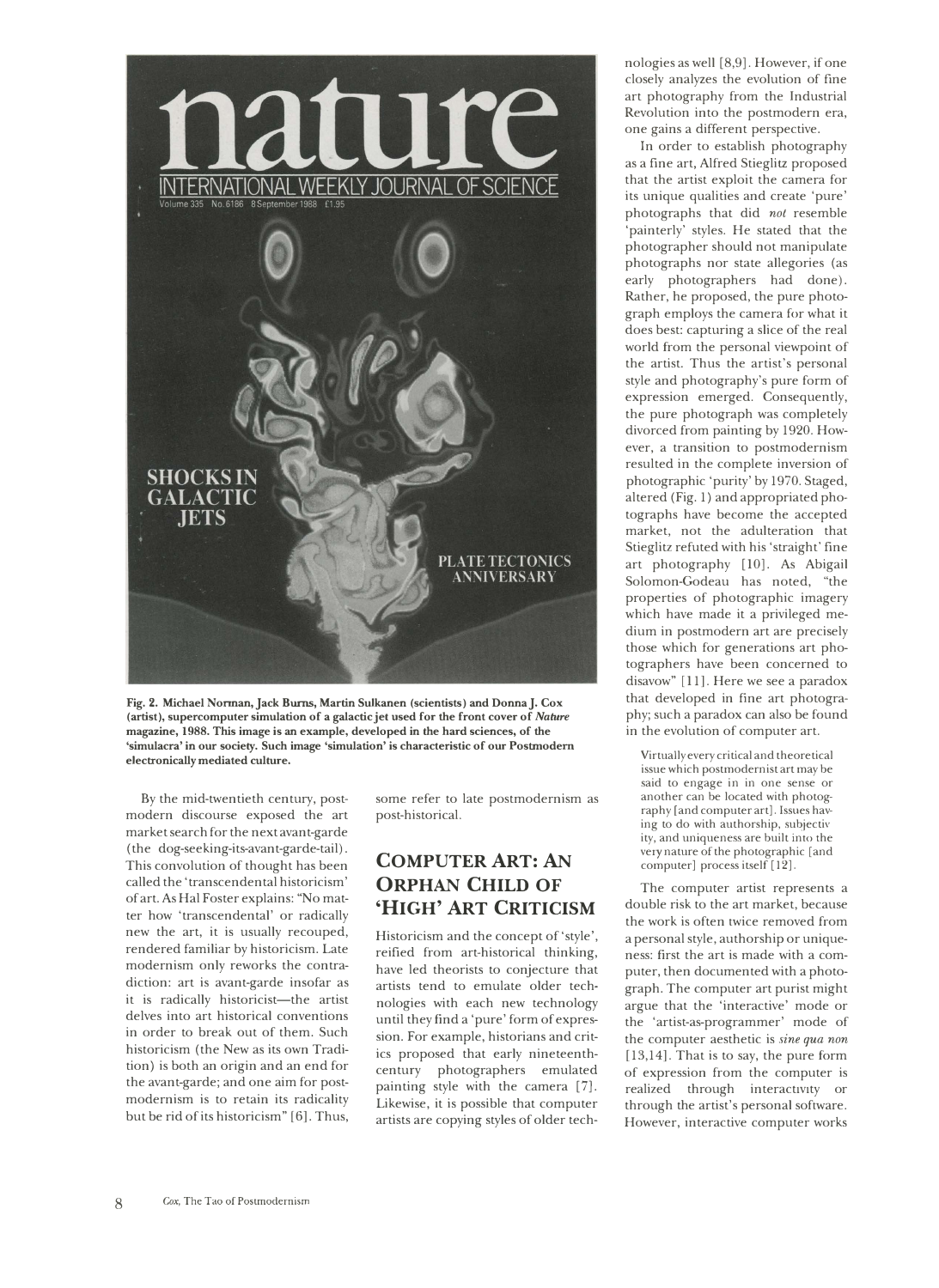and electronic installations are intrinsically difficult to show and sell in the art marketplace [ 15]. These types of issues have left art curators and critics in a quandary and have contributed to computer art being outside the mainstream of 'high' art criticism. Interesting out-of-the-art-mainstream publications, such as SIGGRAPH [16) art show catalogues, *Leonardo* or articles from technical publications such as Prince's reviews of computer art [17,18), present critical information that cannot be gleaned from the art market coffers; because "artistic practices employing film or photography [or computer], as well as those using found objects, processes, or systems where creative labor is apparently absent, continue to problematize the transcendental imperatives which predominate in critical and historical literature on art" [19).

In addition to the above, interdisciplinary activity has become a key descriptor in the postmodern era and it prohibits the classification of works merely by the medium. Photography as well as traditional painting and sculpture experienced a radical realignment during the 1960s [20). Painting and sculpture merged to create new hybrid forms. And, like photographers, many artists cast aside the purity of the medium [21]. Douglas Crimp states,

the ease with which many artists managed, some ten years ago, to change media-from sculpture, say, to film (Serra, Morris, et al.) or from dance to film (Rainer)-or were willing to 'corrupt' one medium with another-to present a work of sculpture, for example, in the form of a photograph (Smithson, Long)-or abjured any physical manifestation of the work (Barry, Weiner) makes it clear that the actual characteristics of the medium, per se, cannot any longer tell us much about the artist's activity [22).

Other scholars submit that art based upon technology is just one possible mode of expression and that the medium should not claim to have any special status [23). Alas, many late modernist or postmodern critics would be dismayed at the fact that computer art segregates itself via the medium rather than concentrates on the artist's 'aesthetic activities'. Here we see the computer art paradox: many computer artworks are shunned by the modernist for lack of purity, authorship or originality at the same time that they are shunned by post-



**Fig. 3. Richard Ellson, Donna J. Cox and Ray ldaszak, cover image of a contemporary science journal,** *Simulation,* **1988. This cover image, illustrating scientific simulacra, shows the use of computer techniques to visualize abstract numerical information from a supercomputer simulation of hot plastic polymer.** 

modern dialogue for computer art's 'media/technology identification'. Thus, computer art is like an orphan child to most current art criticism. In addition to analyzing these problems, the next section delineates other negative social criticism surrounding the making of computer images.

## **POSTMODERNISM IS A NEW SYSTEMIC CULTURAL NORM**

It must be made clear here that postmodernism is *not* a so-called style; rather it is a "new systemic cultural norm" that informs other disciplines, including science fiction film, music, poetry, architecture [24) and the natural sciences (as I will later demonstrate). Postmodernism is like a force field in which very different kinds of impulses and forms emerge from cultural production [25]. Postmodernism is not a style; rather it points to a social and technological mechanism from which styles are being generated. Critics note the development of a society that has experienced a technological transformation of the social world where electronic artifacts such as computers, television and video constitute and symbolize the radical alteration of our culture's time and spatial consciousness [26). Computer graphics and electronic image generation are viewed as contributors to the removal of the individual from direct experience of reality, resulting in a society of simulacrum, image simulation of the real world. Real space is distorted into an electronically mediated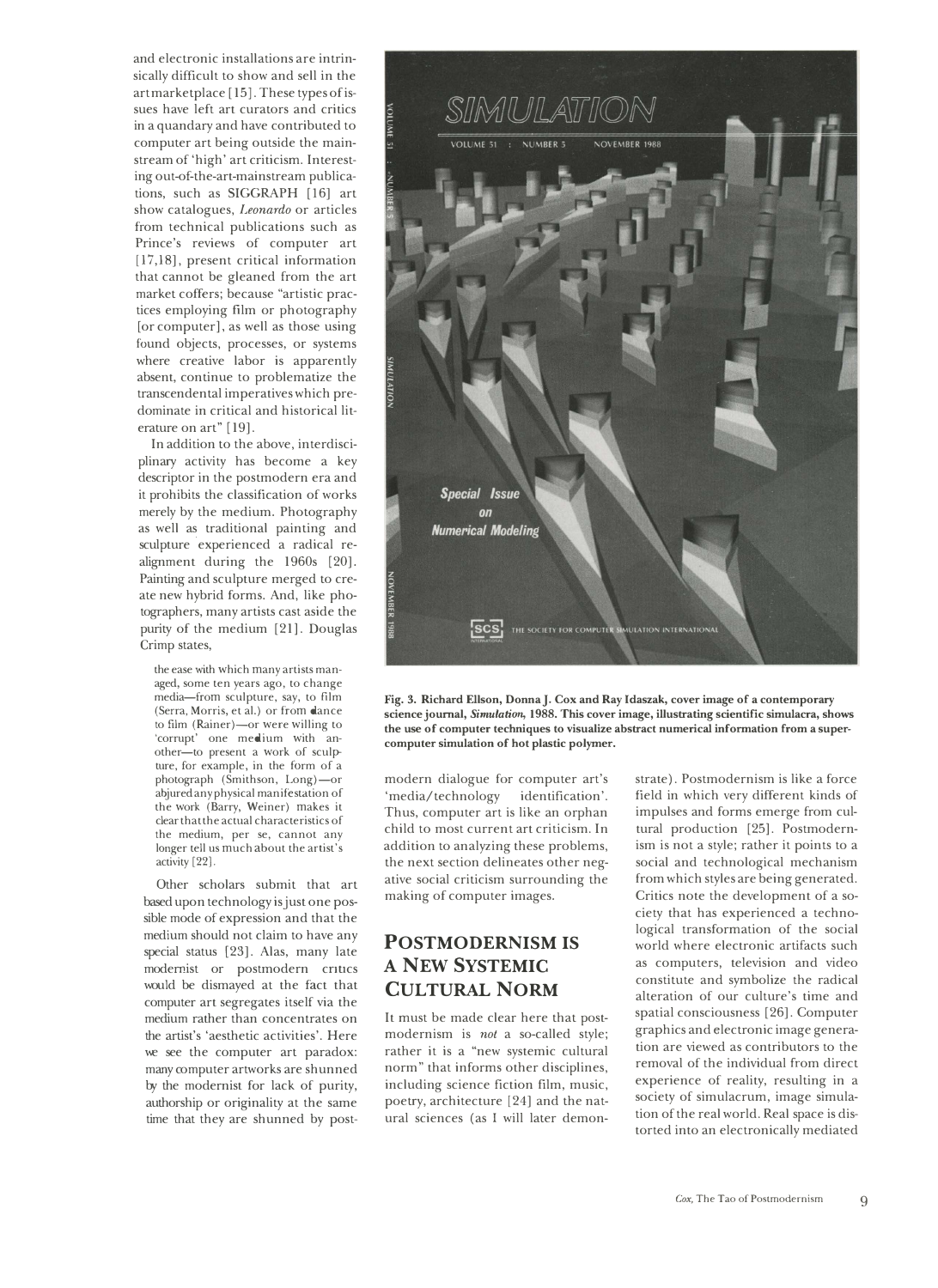space, a weightless polygonalization, as in *Tron, Star Wars* or *Star Trek II: The Wrath of Khan.* Real time is deformed in an electronic culture of televised instant replays, generic pastiche and interactive mouse control. Postmodern architecture and fine art are characterized by de-historicized collections of recycled aesthetic styles [27]. In the classic postmodern film *Bladerunner,*  scenery resembles recycled international junk and costumes rehash fashions spanning many decades. In this film, genetically engineered replicants, artificial simulations ofreal people, have become more human than human.

Physics and other natural sciences have been affected by this electronically mediated postmodern milieu of simulacra. Scientific visualization is the use of computer graphics to visualize 'simulations that model reality'. Scientific observations of real data have been transcended in this electronic age where supercomputers can solve numerical equations that represent real physical models. These simulations are visualized with computer graphics to represent such natural phenomenon as an astrophysical jet (Figs 2, 3) that might be 100,000 light years in length [28]. While most of these models of reality cannot be experienced directly by human beings, they can be computed, digitally stored, recorded and electronically replayed on a VHS video tape deck, providing a vicarious view of invisible phenomena. Scientific simulations and computer-graphic visualizations can compress geophysical time from tens of billions of years to a millisecond and shrink a blackhole deformation to the width of a television screen [29]. Humans have technologically warped time and space and documented every possible visual image. "Now, more than ever before, different strata in our society have converged in their passionate interest in the image, in representation, in the very process of mediation and simulation" [30].

Thus, postmodernism is a dynamic, systemic cultural condition that informs most disciplines in electronically mediated societies and can be characterized primarily by the following:

1) *Historical hypersensitivity*-workers in many disciplines, media and art have an increased historical awareness, and their works reflect historical elements that have been recycled and recombined into new aesthetic forms

2) *Cross- and Interdisciplinary Activ*ity-in art, science and philosophy, people have dissolved many boundaries between traditional modes of behavior, expressions and concepts

3) *Simulacra-in* society, our age of mechanical reproduction and electronic media have collapsed time, space and matter into image synthesis, representation, simulation and electronic models of natural phenomena.

### **THE CYBERNETIC PARADIGM**

The postmodern characteristics noted above can be related to cybernetics, the theory of information control in living organisms; this theory is based on the concept of systems and subsystems that are organized into hierarchies [31]. Cybernetic processes include use of memory, free association, visualization, but most importantly, the construction of new mental models of reality. Humans build mental models of reality through the associa tion of representations. This modeling allows humans to create. When we re-associate concepts or representations, the models undergo reorganization or change; thus humans create and re-create models by this type of free association. Members of human society communicate on the highest level of their individual organization through this process. In this way, *people have contact by brain because these* models become a continuation of each individual brain [32,33]. Social systems and subsystems in culture are natural extensions of shared models and paradigms within our society. And people will utilize whatever technology is available to continue this creative process.

Twentieth-century technological advances in electronic communication and image production have resulted in an accelerated contact of the individual with an external world through television and other media. If people have contact by brain, then people are having more brain contact more rapidly than ever before. We are constantly bombarded with changing images and information that model the external world through media. Today, artmaking and other creative disciplines increasingly reformulate models, due to this efficient information flow and exposure of artists to a broader range of cultural associations. Thus, intense exposure to historic

styles inevitably stimulates artists to produce · re-associations and sometimes to recycle these styles in their aesthetic production. A natural outcome of this electronic information flow is more interdisciplinary activity. Simulacra, images synthesis, and the electronic production of visual models of reality are social extensions of individual creativity resulting from our electronic age.

Cybernetics provides a model of society as well as a model of individual thought that explains the complex dynamic systems in which culture itself is rapidly evolving. The whole of these social systems is like one big brain that moves toward greater complexity from which new levels of organization and creativity emerge. The evolution of collective consciousness takes place through the natural selection of the models that humans create [34].

The necessary selection of variants for increasing the complexity of the organization of matter by trial and error now takes place in the human head. This process differs fundamentally from the process of [Darwin's] natural selection and takes place incomparably faster, but in both its function (constructing and using models of the environment) and in its results (growth in the total mass of living matter and its influence on nonliving matter) it is completely analogous to the earlier process [Darwin's natural selection] and is its natural continuation. The human being becomes the point of concentration for Cosmic Creativity. The pace of evolution accelerates manyfold [35].

This holistic interrelationship as a basis for creativity and life is evinced in other areas of twentieth-century science. The old simple mechanistic outlook has given rise to a holistic approach, a view that treats "the organism as a whole, a view which, incidentally, echoes the old Chinese picture of the universe itself as a self-dependent organism" [36].

#### **SUMMARY**

People think, understand and create by building mental models of the world about them. These models often develop into complex social systems that interact and influence others. For example, when Alfred Stieglitz proposed his pure photography as the appropriate modus operandi, he created a model that integrated fine art photography into the existing system of the art market. His rationale provided an acceptable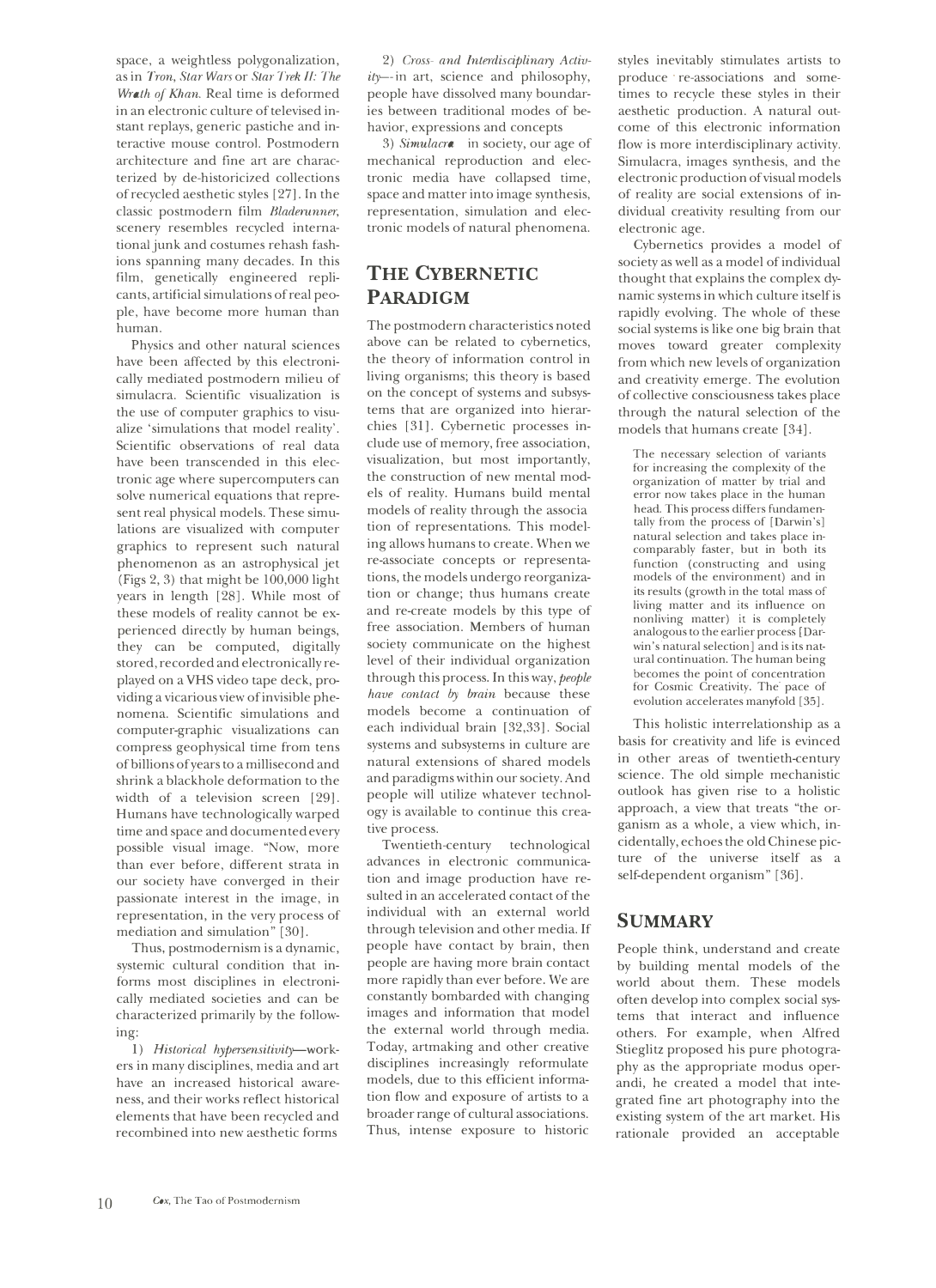model for fine art photographers until a new model was adopted.

Another example of modeling is presented here regarding the transition from modernism to postmodernism. The first section proposes that an interaction among the cultural systems of art history, the art market, and mass media resulted in a hypersensitive art historical awareness, and this awareness influenced artists in their attempts to transcend history and create an avant garde. This simple analysis provides a model of an interaction among several cultural systems and its effects upon art. Such an analysis reflects the cybernetic approach and recognizes the major influences that social systems and paradigms have upon artmaking.

The point here is that artists are inextricably immersed in culture; they are constantly attempting to operate within a multiplicity of social systems including the art market, mass media and academia. The complete analysis of an art object would recognize and include the multiplicity of systems within which the artist works. Artists have contact by brain with all parts of the world in today's electronically mediated culture. And to simply say that 'the art work speaks for itself is to ignore the whole from which the work evolves.

The shift from modernism to postmodernism has been a transition from one paradigm to another. Postmodernism is more general than modernism because it subsumes many modernist concepts (e.g. aesthetic purity and lineage of styles) and re-evaluates them in a new context. It proffers a schema that clarifies interdisciplinary aesthetic activities. Likewise, postmodernism generalizes across social criticism and incorporates many aspects of our high-technological, electronic culture through such concepts as sim ulacra.

However, many postmodern critics, in their languid historicism, fail to recognize the 'real' 'new', and this period where the old is dying and the new cannot be born results in many morbid symptoms [37]. Many view electronic/computer media as evil, as a primary contribution to the negation of humanism. This technophobic attitude handicaps any emerging technological aesthetic. Unfortunately, computer art was born in the transition between modernism and postmodernism. While both paradigms broach computer art issues, for the most part

these issues have been relegated to technological biases.

If one agrees that computer art is treated like an orphan child by mainstream art criticism, then one would also agree that a model is yet to be born that will assimilate scientific aesthetic activity such as scientific visualization. This type of artistic exploration attempts to cross an even greater chasm between two disparate social systems-that of science and that of art. Technological art is often viewed suspiciously enough, but art delving into both science and technology is too distant from the current imperatives of the art world. A shift in criticism must occur to assimilate such alien aesthetic activities as scientific visualization.

The cybernetic paradigm subsumes computer art, scientific visualization and other art paradoxes into a model of human evolution where technology, simulacra, historicism and eclecticism characterize intense cultural creativity. This approach encourages analysis of the complex network of systems and subsystems in an evolving, dynamic society. Artmaking crosses many of these subsystems, and this type of analysis might prove to be very enlightening. For example, a comparison between the current art market and SIGGRAPH might reveal interesting influences that these two economic systems have had upon computer art production. Likewise, this comparison might reveal the tensions and frustrations of those artists who attempt to operate between these two systems. This type of analysis-where the whole social organism is considered integral to individual artmaking-is characteristic of a cybernetic approach to art criticism.

Criticism .should address art production within all aspects of culture, including economics, mass media, science and the whole interrelatedness of our heterogeneous cultural life. Jameson has negatively characterized current cultural production as schizophrenic and randomly heterogeneous. However, none of these eclectic features should be seen as random; rather they confirm one another in an intricate network of social systems and historical meaning that can be understood within the context of human creativity [38]. Electronically mediated societies are rapidly and collectively re-creating new models of reality because of the increased exposure to image and information. Metaphorically speaking, this continually evolving re-creation and modeling of reality can be symbolized by the *"Tao .* .. the one ultimate, tireless activity ... it inevitably retains the impression of an unlimited past and as surely moulds the ceaseless future, but is itself unconditioned by time, space, or matter" [39].

#### **Glossary**

association-in thought or information processing, association is the connection of concepts, **images or models. When the brain 'associates' it brings together representations into a new association, and this process results in a new association of representations, a recombinant associa**tion. The latter is at a higher level of hierarchy in **the organization of thought processes. Associating is a primary function in the process of**  modeling.

appropriation-in postmodernism fine art pho**tography, this term refers to artworks exemplified**  by Sherrie Levine or Richard Prince, where the **artists copy and exhibit other artists' works.**  Levine and Prince intended to make an artistic **statement about authorship and originality and**  attempted to dismantle subjectivity in the art **works. However, the art market, with its innate**  ability **to** commodify almost anything, has also marketed these plagiarized photographs as art.

**art market people, businesses and institutions who have an interest in normalizing and benefiting from avant-garde an (this category includes dealers, collectors, museum oflicials, directors of cultural programs, critics, artists).** 

**art world-a term that is inclusive of the art market as well as university and other art educators, non-professional an students, artists who do not participate in the art market, public art exhibit attendees who do not generally buy art.** 

cybernetics-Norbert Weiner's cybernetics is the **study of relationships and information control in the living organism. This term has come to mean a study of human control functions and of the me**chanical and electric systems designed to replace them. This theory is based on the concept of sys**tems and subsystems that are organized into hierarchies. Turchin outlines human cybernetic proc** $e$ sses that include use of memory or history, free **association, visualization, playfulness and the cre**ation of models of reality; and he applies these **ideas to society as a whole.** 

**modeling the creation of models is simply the mental interconnection of associations or representations that have a time coordinate and a resultant capability to foresee the future; this is the idea of constructing a model of the environment. For example, concepts such as 'season' or ·taxes' provide simple models that retain a sense of time and regularity and allow one to predict a continuation of the phenomenon. In this sense, a model both provides a mental representation and allows one to plan the future. Knowledge is the presence in the brain of a certain model of real**ity. In our brains, this model of reality is at a high **level in the hierarchy of associations that enables us to foresee the results of our actions (Turchin,**  p. 73). A model that is shared among many people **as a system of belief is a paradigm.** 

 $modern$ --characteristic of contemporary styles **that reject traditionally accepted or sanctioned forms and emphasize individual experimentation**  and sensibility. Modernism is thought to have **begun around the end of nineteenth century and**  to have peaked during the first half of the twen**tieth cenlllry.** 

**paradigm-a** model or standard; in this paper, **paradigm refers to Thomas Kuhn's meaning (see**  Ref. [2]). At any given time, a discipline or spe**cialty will disclose a set of recurrent and quasi-**